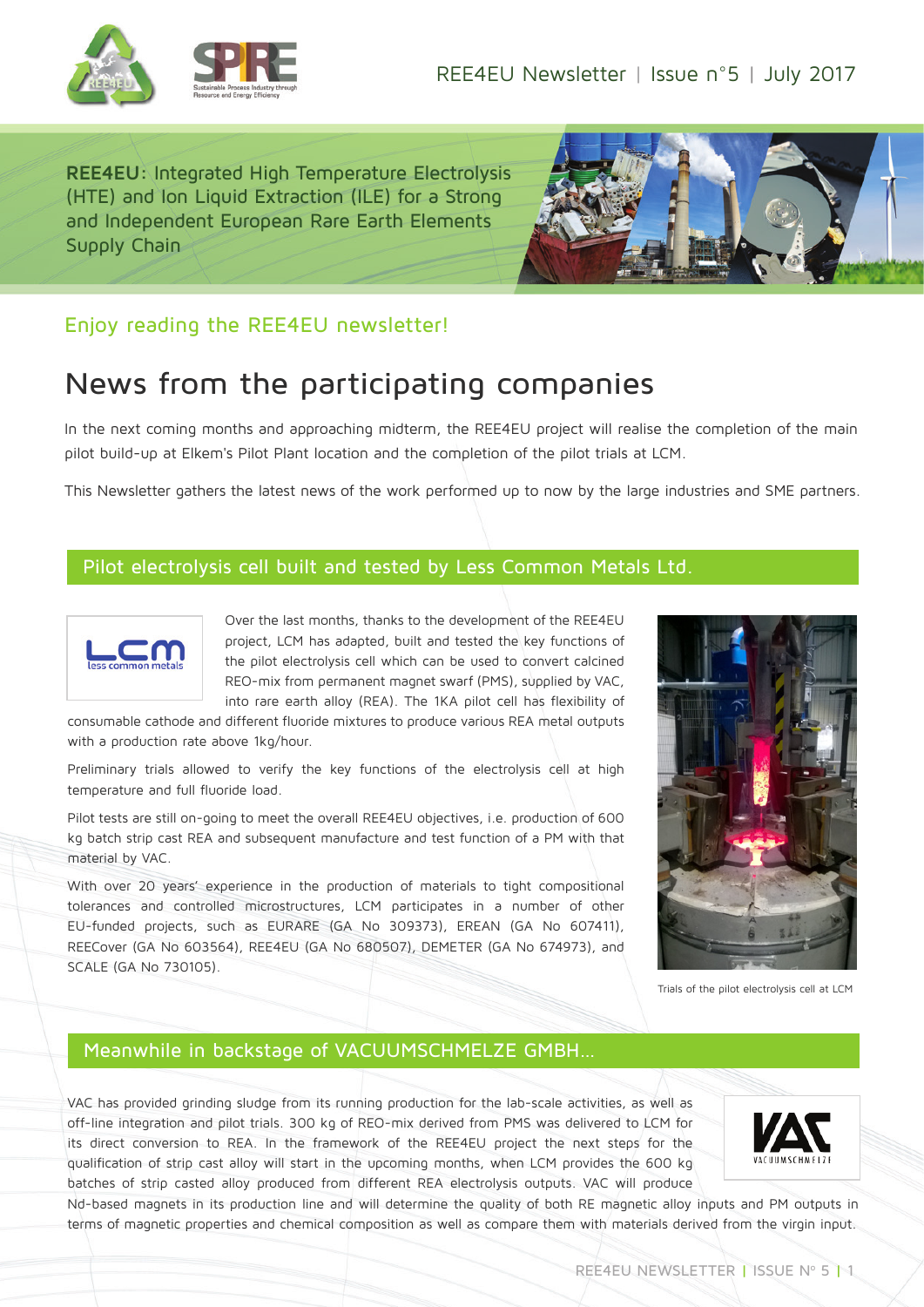## Waiting for the Elkem's Pilot in Norway



In close cooperation with scientific partners SINTEF and Tecnalia, Elkem has provided valuable input to the design and completion of the high temperature electrolysis (HTE) and the ionic liquid extraction (ILE) processes, respectively. Moreover, Elkem has been deeply involved in conceptual and basic engineering of the REE4EU pilot, in close cooperation with engineering partners INOVERTIS and IDENER. At the current project phase, Elkem is responsible for detailed engineering and preparation

for pilot build-up. Within the next 4 to 5 months the REE4EU pilot will be implemented at Elkem's Pilot Plant location in Kristiansand, Norway.

#### IDENER: Modelling of HTE process and the most important engineering steps

The work of IDENER in the REE4EU project has been focused on two main aspects: the modelling of the HTE process and the engineering tasks towards an efficient prototype for the project testing.



In the modelling area, a study of dependence of kinetics on operational parameters is crucial in the development of a model based in mass and energy balances. Learning the reactions which are taking place and their dependence on operational and design parameters allows us to be able to

make predictions, to improve the design of the HTE system, allows to provide a realistic scaling up of the process and optimisation. In this way, this information given by SINTEF has been analysed and used for the development of semi-empirical relations related to kinetics and, therefore, efficiency of the HTE system. This methodology has laid the groundwork for a multidisciplinary design optimisation of the process and has helped to predict its behaviour successfully whiting a window of stablished operational parameters. In this way, a grey-box model with a dynamic behaviour has been developed and used as a base for the optimisation process according to the HTE needs.

Regarding the engineering work, IDENER team has been working intensively on the definition of engineering documents for the pilot. Together with SINTEF and Elkem, the process demonstrated at lab scale has been translated into a realistic industrial setup that will allow the project to verify the REE4EU HTE process. This process has required a strong use of "smart engineering" due to a tight budget restriction of the process, including the purchase of the HTE equipment. This work has comprised the iteration over two different process configurations aiming to completely optimise the use of resources and the cost of the pilot facility. Thanks to the modelling above-described, the current design of the HTE cell ensures the maximum use of the available resources. One of the main actions performed towards the economic optimisation of the pilot has been the maximisation of off-the-shelf and already available devices for its construction, also minimising the delivery time of the equipment. To enable this, great efforts have been made in the mechanical area, reaching an optimal furnace design.

In conclusion, the last months have been very fruitful in the engineering aspects and currently the design of the HTE process has reached a mature status that enables the construction of the pilot within the planned schedule.

#### SNAM: replication activities using spent batteries waste



SNAM is providing raw material, i.e. black mass from spent nickel metal hydride batteries (NiMHB), both to the lab-scale activities and also to the off-line integration and pilot trials. For this, full pre-treatment steps of spent NiMHB waste have been carried out on a 100-kg scale batch size. Moreover, together with CEA, SNAM is developing a pilot unit to upgrade the NiMHB waste using an advanced hydrometallurgical route, which will be benchmarked towards the REE4EU's solution.

#### STENA: How to separate the Nd components from end-of-life products?

Apart from delivering spent permanent magnet (SPM) material to be treated in the REE4EU's pilot, STENA is working on the market and socio-economic impact analysis and the Nd recovery potential in a selection of end-of-life (EoL) products in focus: loudspeakers, hard disk drives, engines on e-bike and air conditioning units.

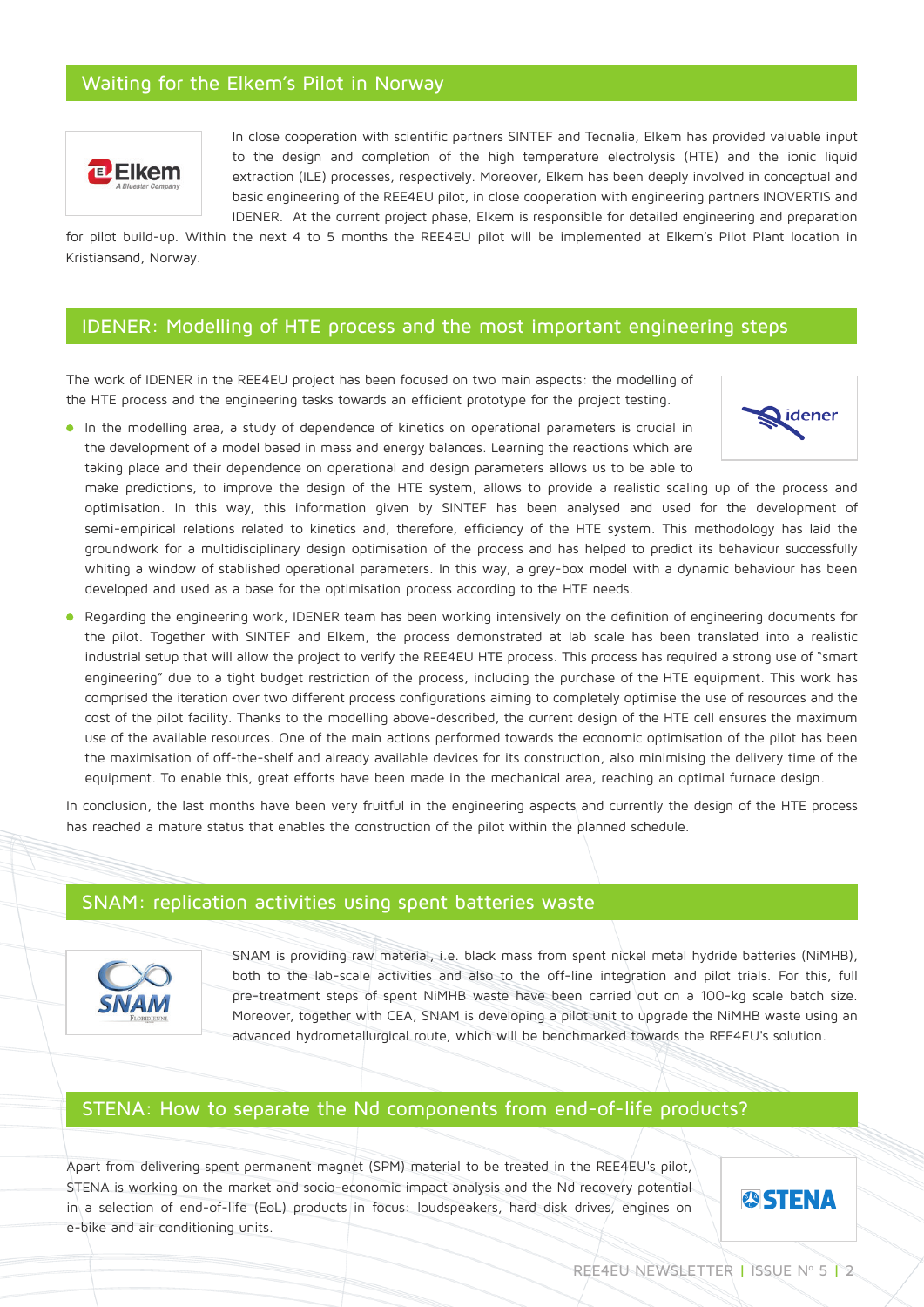

Loudspeaker element from EoL Laptops collected and separated at STENA

The investigations show that to separate the Nd components is difficult due to very big difference in design and the fact that not all devices (e.g. loudspeakers) contain a Nd.

Just to give a good example of the design aspect, we can think about an e-bike engine where the design shall prevent the humidity and moisture water coming into the engine. This directly makes it more difficult to get to the magnet in a cost efficient way.

The analysis of the loudspeakers elements is an ongoing process which started recently and will be developed in the upcoming months.

#### PNO INNOVATION maximises the impact of the REE4EU project



PNO has successfully completed the stakeholder analysis, the results of which are collected in the Stakeholder Analysis report (link). The work has been done following a novel methodology developed by the PNO's innovation services team and adopting the group proprietary tool, Innovation Place. The EU-funded project database, the EU and WO patent repositories as well as market reports and associations webpages were screened, resulting in a helicopter view on WHO is doing WHAT within the REE value chain.

Currently, the PNO team is working on the market analysis in order to evaluate the current and prospective market of EoL products that could serve as feedstock for REE recovery at industrial scale. The findings of the milestone ERECON report directed the partitioning of this future market into EoL product streams, such as hard disk drives from laptops and desktops, offshore wind turbines, electric vehicles, etc. The analysis, though by no means exhaustive, sheds light to product attributes which are key to a sound recycling business (e.g. REE material flows, legislation barriers, geographical resource allocation, etc.). Quantitative and qualitative factors were established to showcase the levers and hurdles pertained to the recycling of the selected products, such as theoretical amounts and values of REEs contained in an EoL product stream, supply chain considerations, policies in place, etc.



CLIENT'S SECTOR OF INTEREST AND SURROUNDING ENVIRONMENT

#### A3I-INOVERTIS: engineering of the ILE step and LCA of the REE4EU's solution

According to its background of innovative industrial engineering, INOVERTIS has conceived and managed the conceptual and basic engineering of the ILE process in close collaboration with Elkem's team.

Knowledge, experience and creativity have led to an operational and optimised process in due time within a controlled budget. INOVERTIS is also working on the Socio-Economic Analysis and the Life Cycle Assessment aspects.



The specialised collaborators from INOVERTIS Clean Tech Division are dedicated to that kind of complementary studies that are considered essential in any industrial process elaboration.